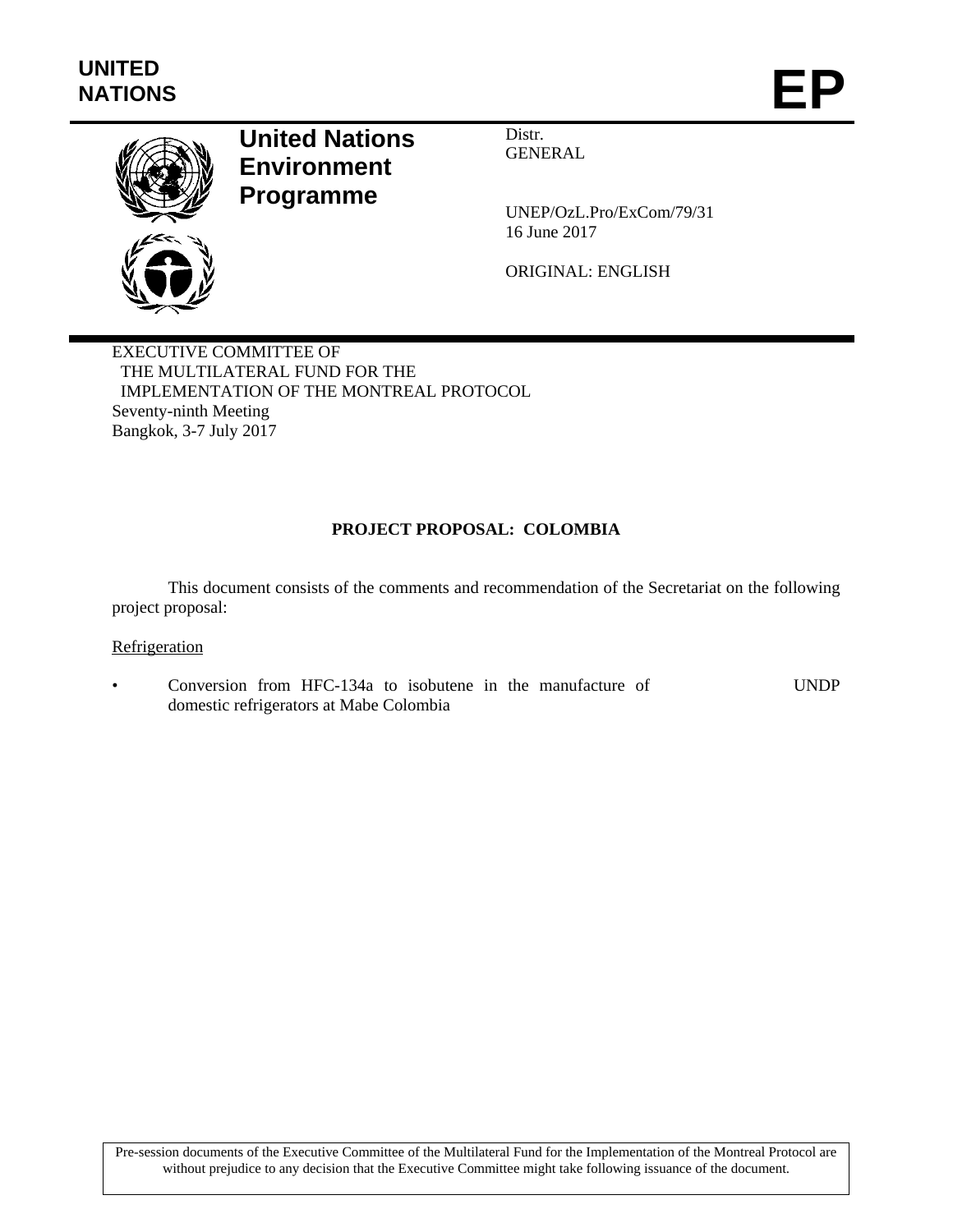## **PROJECT EVALUATION SHEET – NON-MULTI-YEAR PROJECT**

# **COLOMBIA**

| <b>PROJECT TITLE(S)</b>                                                                                                                       |     |                                                                                           |                      | <b>BILATERAL/IMPLEMENTING AGENCY</b> |
|-----------------------------------------------------------------------------------------------------------------------------------------------|-----|-------------------------------------------------------------------------------------------|----------------------|--------------------------------------|
| Conversion from HFC-134a to isobutene in the manufacture of domestic<br>(a)<br>refrigerators at Mabe Colombia                                 |     |                                                                                           |                      | <b>UNDP</b>                          |
|                                                                                                                                               |     |                                                                                           |                      |                                      |
| NATIONAL CO-ORDINATING AGENCY                                                                                                                 |     | Ozone Technical Unit of the Ministry of<br><b>Environment and Sustainable Development</b> |                      |                                      |
|                                                                                                                                               |     |                                                                                           |                      |                                      |
| LATEST REPORTED CONSUMPTION DATA FOR ODS ADDRESSED IN PROJECT<br>A: ARTICLE-7 DATA (ODP TONNES, [INSERT YEAR], AS OF [INSERT MONTH AND YEAR]) |     |                                                                                           |                      |                                      |
|                                                                                                                                               |     |                                                                                           |                      |                                      |
| <b>HFCs</b>                                                                                                                                   |     |                                                                                           |                      | n/a                                  |
| B: COUNTRY PROGRAMME SECTORAL DATA (ODP TONNES, [INSERT YEAR], AS OF [INSERT<br><b>MONTH AND YEAR])</b>                                       |     |                                                                                           |                      |                                      |
| <b>HFCs</b>                                                                                                                                   |     |                                                                                           |                      | n/a                                  |
|                                                                                                                                               |     |                                                                                           |                      |                                      |
| HFC consumption remaining eligible for funding (ODP tonnes)                                                                                   |     |                                                                                           |                      | n/a                                  |
|                                                                                                                                               |     |                                                                                           |                      |                                      |
| <b>CURRENT YEAR BUSINESS PLAN</b>                                                                                                             |     |                                                                                           | <b>Funding US \$</b> | <b>Phase-out ODP tonnes</b>          |
| <b>ALLOCATIONS</b>                                                                                                                            | (a) |                                                                                           | $\theta$             | $\Omega$                             |
| <b>PROJECT TITLE:</b>                                                                                                                         |     |                                                                                           |                      | Mabe                                 |
| HFC-134a used at enterprise (mt):                                                                                                             |     |                                                                                           |                      | 61.32                                |
| HFC-134a to be phased out (mt):                                                                                                               |     |                                                                                           |                      | 61.32                                |
| HFC-134a to be phased in (mt $CO2$ equivalent):                                                                                               |     |                                                                                           |                      | 87,688                               |
| Project duration (months):                                                                                                                    |     |                                                                                           |                      | 24                                   |
| Initial amount requested (US \$):                                                                                                             |     |                                                                                           |                      | 3,829,157                            |
| Final project costs (US \$):                                                                                                                  |     |                                                                                           |                      |                                      |
| Incremental capital cost:                                                                                                                     |     |                                                                                           |                      | 1,781,700                            |
| Contingency (10 %):                                                                                                                           |     |                                                                                           |                      | 178,170                              |
| Incremental operating cost:                                                                                                                   |     |                                                                                           |                      | 769,397                              |
| Total project cost:                                                                                                                           |     |                                                                                           |                      | 2,729,267                            |
| Local ownership (%):                                                                                                                          |     |                                                                                           |                      | 100                                  |
| Export component (%):                                                                                                                         |     |                                                                                           |                      | $\Omega$                             |
| Requested grant (US \$):                                                                                                                      |     |                                                                                           |                      | 1,426,400                            |
| Cost-effectiveness (US \$/kg):                                                                                                                |     |                                                                                           |                      | 23.26                                |
| Implementing agency support cost (US \$):                                                                                                     |     |                                                                                           |                      | 99,848                               |
| Total cost of project to Multilateral Fund (US \$):                                                                                           |     |                                                                                           |                      | 1,526,248                            |
| Status of counterpart funding (Y/N):<br>Project monitoring milestones included (Y/N):                                                         |     |                                                                                           |                      | Y<br>$\overline{N}$                  |
|                                                                                                                                               |     |                                                                                           |                      |                                      |

| <b>SECRETARIAT'S RECOMMENDATION</b> | For individual consideration |
|-------------------------------------|------------------------------|
|                                     |                              |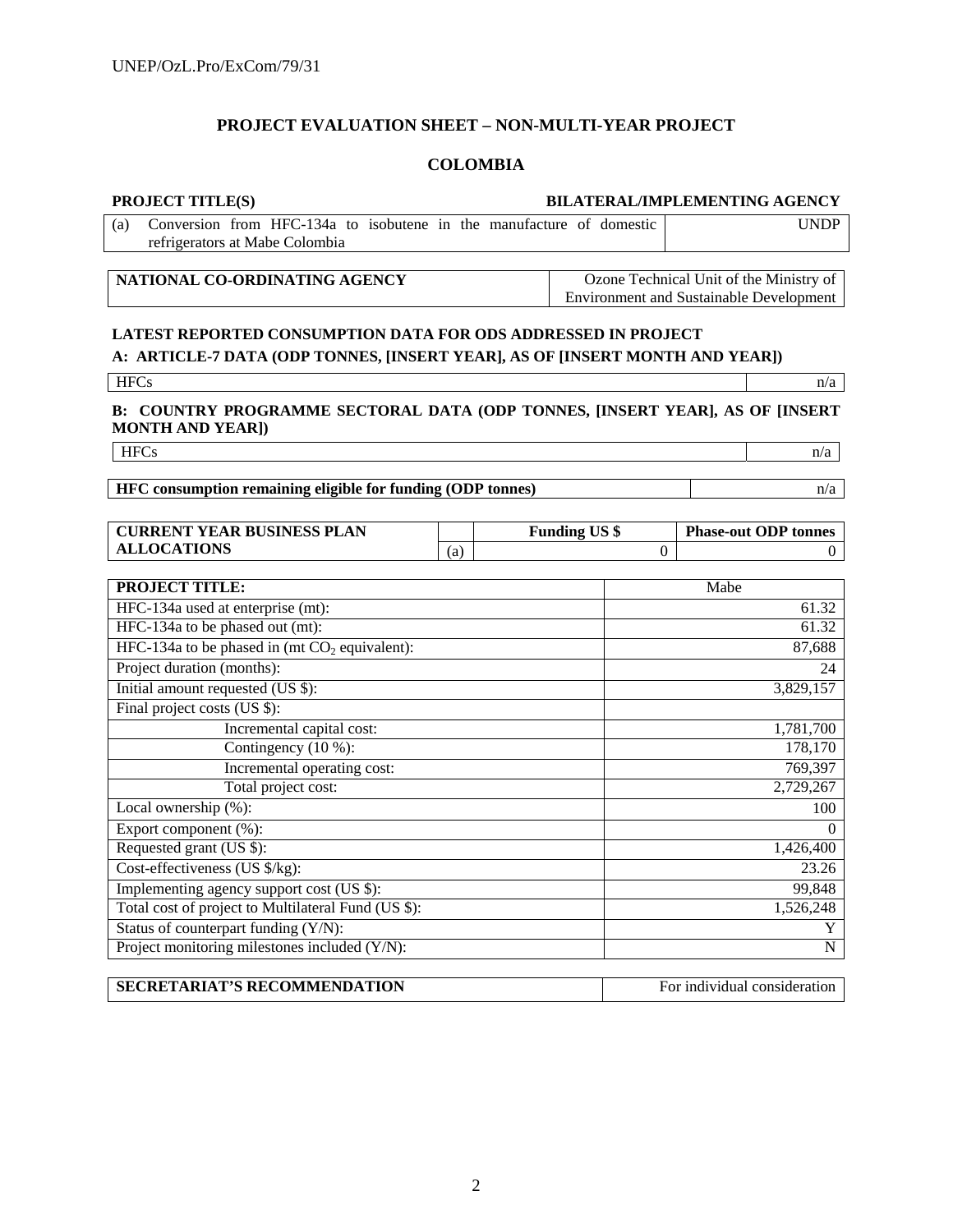# **PROJECT DESCRIPTION**

1. On behalf of the Government of Colombia, UNDP has submitted to the  $79<sup>th</sup>$  meeting a project proposal to convert the manufacturing of domestic refrigerators at Mabe Colombia from HFC-134a to isobutane (R-600a) at a total cost of US \$3,829,157, plus agency support costs of US \$268,041, as originally submitted.

2. In line with decision  $78/3(g)$ , the endorsement letter from the Government of Colombia for the project indicates the Government's intention to ratify the Kigali Amendment; that the Government is aware that no further funding would be available until the instrument of ratification of the Kigali Amendment had been received by the depositary at the United Nations Headquarters in New York, if this project would be approved by the Executive Committee; and that the Government acknowledges that in case this project is approved, any HFC reduced would be deducted from its starting point (which may be agreed in the future). The Secretariat also notes with appreciation that this proposal was submitted without preparation funding.

## Project objective

3. The project will eliminate the annual consumption of 61.32 metric tonnes (mt)  $(87,688 \text{ of } CO<sub>2</sub>$  tonnes) of HFC-134a at three lines manufacturing domestic refrigerators at Mabe Colombia. The energy efficiency of the domestic refrigerators will also be improved by 25 per cent through modifications of the production lines and components.

#### HFC consumption and sector background

4. In 2015, a consumption of 1,613 mt of HFCs was identified in the refrigeration and air-conditioning (RAC) sector in Colombia, of which 98.16 mt (6.1 per cent) was in the manufacturing of domestic refrigerators by three enterprises. About 1.1 million domestic refrigerators were manufactured, of which 21 per cent were exported to neighbouring countries with approximately the same amount being imported. Of the imported domestic refrigerators, approximately 68 per cent are HFC-134a-based and 32 per cent are R-600a-based. Since 2015, two of the domestic refrigeration manufacturing enterprises have completed their conversion to R-600a and no longer consume HFC-134a; the only domestic refrigerator manufacturer in the country currently consuming HFC-134a is Mabe. The 2015 consumption of ODS alternatives in the RAC sector as estimated by the Government of Colombia as part of the survey of ODS alternatives submitted to the  $79<sup>th</sup>$  meeting is summarized in Table 1.

**Table 1. Refrigerant consumption in the RAC sector in 2015 (mt) as reported in the survey of ODS alternatives** 

| <b>Sectors</b>           | $HCFC-22$                | <b>HFC-134a</b> | $R-404A$                 | $R-407C$ | $R-410A$                 | $R-507A$                 | R-717                    | $R-437A$                 | Other |  |
|--------------------------|--------------------------|-----------------|--------------------------|----------|--------------------------|--------------------------|--------------------------|--------------------------|-------|--|
| <b>Refrigeration</b>     |                          |                 |                          |          |                          |                          |                          |                          |       |  |
| Domestic refrigeration   |                          | 98.16           |                          |          |                          |                          | -                        |                          | 1.24  |  |
| manufacturing            |                          |                 |                          |          |                          |                          |                          |                          |       |  |
| Commercial refrigeration | 134.65                   | 140.12          | 17.03                    | 0.21     | $\overline{\phantom{0}}$ | 39.11                    | -                        | $\overline{\phantom{0}}$ | 1.88  |  |
| manufacturing            |                          |                 |                          |          |                          |                          |                          |                          |       |  |
| Industrial refrigeration | 91.12                    | 80.08           | 21.10                    | 3.95     | $\overline{\phantom{0}}$ | 43.86                    | 458.85                   | $\overline{\phantom{a}}$ | 0.23  |  |
| manufacturing            |                          |                 |                          |          |                          |                          |                          |                          |       |  |
| Transportation           | 0.42                     | 0.56            | 1.65                     |          |                          |                          |                          | 0.08                     |       |  |
| refrigeration            |                          |                 |                          |          |                          |                          |                          |                          |       |  |
| Servicing                | 492.20                   | 219.65          | 80.01                    | 17.80    | $\overline{\phantom{a}}$ | 126.78                   | 152.95                   | 32.86                    | 18.10 |  |
| Air conditioning         |                          |                 |                          |          |                          |                          |                          |                          |       |  |
| AC manufacturing         | 164.92                   | 21.06           |                          | 3.64     | 95.19                    | $\overline{\phantom{0}}$ | $\overline{\phantom{0}}$ | 0.16                     | 0.89  |  |
| Mobile AC manufacturing  | $\overline{\phantom{0}}$ | 75.01           | $\overline{\phantom{0}}$ |          |                          | $\overline{\phantom{0}}$ | $\overline{\phantom{0}}$ |                          |       |  |
| AC servicing             | 81.63                    | 33.96           |                          | 22.77    | 80.85                    | $\overline{\phantom{0}}$ | -                        | 4.32                     | 11.70 |  |
| Mobile AC servicing      | $\overline{\phantom{0}}$ | 159.55          |                          |          |                          |                          |                          | 0.18                     |       |  |
| <b>Total</b>             | 964.95                   | 828.15          | 119.79                   | 48.38    | 176.04                   | 209.74                   | 611.80                   | 37.60                    | 34.03 |  |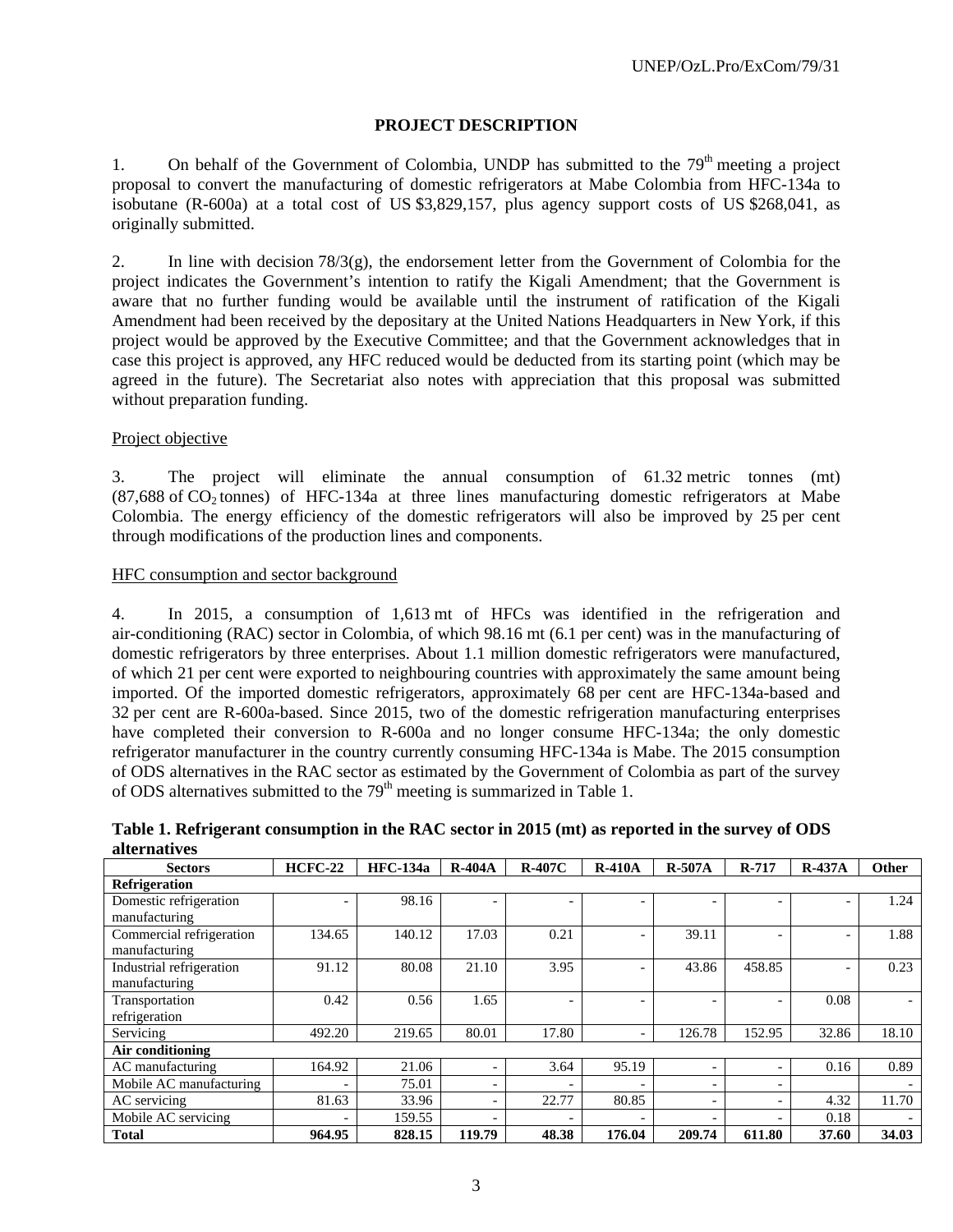| Sectors                | $HCFC-22$     | <b>HFC-134a</b>    | <b>R-404A</b>           | $R-407C$ | <b>R-410A</b> | $R-507A$ | $R-717$ | $R-437A$ | Other |
|------------------------|---------------|--------------------|-------------------------|----------|---------------|----------|---------|----------|-------|
| % of consumption in mt | $\sim$<br>ے ر | $\sim$<br><u>.</u> |                         |          |               |          | 20      |          |       |
| % of consumption in    | $\sim$<br>36  | 24                 | $\mathbf{1} \cap$<br>ΙU |          |               | . .      |         |          |       |
| $CO_2$ equiv           |               |                    |                         |          |               |          |         |          |       |

#### Enterprise background

5. Mabe Group (Controladora Mabe) is one of the largest producers of domestic refrigerators in Latin America and has Mexican and Chinese ownership. Mabe Colombia (Mabe), which is part of Mabe Group, has produced kitchen appliances since 1955 and is 100 per cent Article 5 owned.

6. All three production lines at Mabe manufacturing 11 models of domestic refrigerators have the same lay-out and similar installed capacity. In 1997 Mabe received Multilateral Fund assistance to convert its manufacturing capacity from CFC-11 to HCFC-141b and HCFC-22 (insulation foam component) and from CFC-12 to HFC-134a (refrigeration component). Subsequently, at the  $60<sup>th</sup>$  meeting Mabe received Multilateral Fund assistance to convert the insulation foam component from HCFC-141b and HCFC-22 to cyclopentane. The project has been successfully implemented resulting in the phase-out of 381.10 mt (32.10 ODP tonnes) of HCFC-141b/HCFC-22.

#### HFC consumption by the enterprise

7. The 2014-2016 HFC-134a consumption at Mabe Colombia is shown in Table 2.

#### **Table 2. Consumption of HFC-134a at Mabe Colombia (2014-2016)**

| Year                               | <b>Quantity (mt)</b> |
|------------------------------------|----------------------|
| 2014                               | 58.31                |
| $\overline{2015}$                  | 49.52                |
| 2016                               | 76.13                |
| <b>Total consumption</b>           | 183.96               |
| <b>Average consumption</b>         | 61.32                |
| Average consumption $(CO2$ tonnes) | 87,688               |

#### Selection of alternative technology

8. Isobutane (R-600a) was selected as the alternative technology as it is 30 per cent cheaper than HFC-134a in terms of the charge per appliance and with a higher coefficient of performance and energy efficiency ratio compared to HFC-134a; the cooling system requires less purification; and the technology is proven and widely used in Colombia.

#### Project description

9. Given the high flammability of R-600a, changes are foreseen to the production process at the three manufacturing lines and the end-products, as well as modifications to its testing laboratory to work with hydrocarbon-based (HC) refrigerants. The project contains three components for which funds are requested from the Multilateral Fund:

(a) Modifications to the storage and feeding of refrigerant include explosion proof pumping and pipeline system to download, store and distribute the refrigerant at the plant; a storage tank; a safety system (i.e., leak detectors, fire-fighting equipment, shut-off valves and flux and pressure sensors, water sprinkler, smoke detectors); equipment installation and civil works (i.e., construction of pump and transfer rooms); and relevant certifications;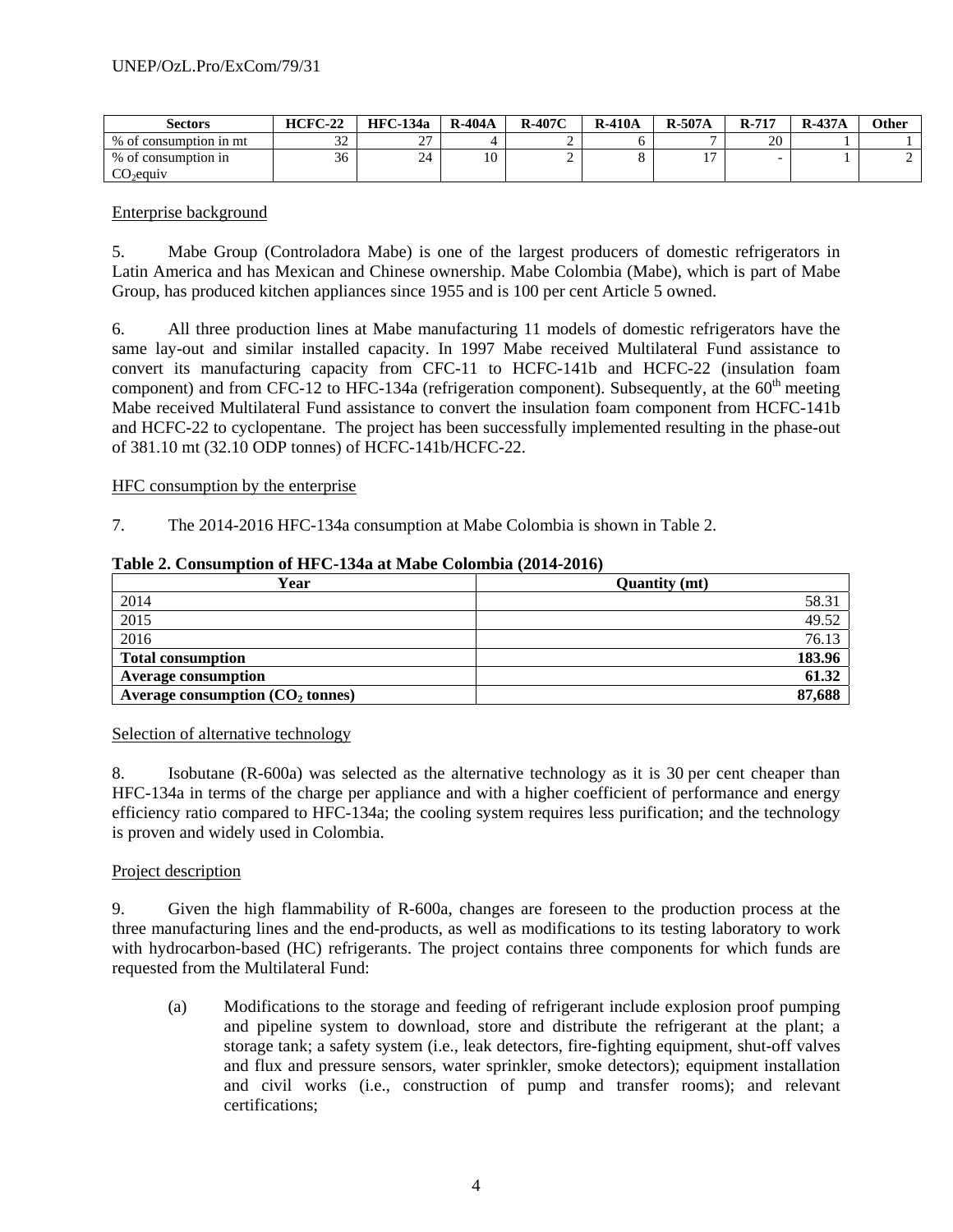- (b) Production line modifications include introduction of helium in the pre-charge leak detection; three new refrigerant charging stations suitable for R-600a and  $ATEX<sup>1</sup>$ certified; introduction of ultrasound sealing of the refrigeration system; two post-charge leak detectors per line; safety system and ATEX certified equipment for the repair zone; civil works; and installation of a safety system and a ventilation system in the manufacturing area; and
- (c) General activities include the modification of the laboratory for development and testing (i.e., addition of an ATEX certified refrigerant charging station, a refrigeration test booth, air extraction system, ultrasonic welding equipment and leak detectors); modifications to the electrical controls of the HC-based fridges to ensure safe operation; installation and start-up of all the new equipment in the plant; trials and tests; training of personnel; relevant final HC-based product certification; plant safety certification; technical assistance by international experts including supervision of conversions; and others (a set of ATEX certified tools to avoid possible source of sparks and portable HC detectors to conduct inspections and tests both to the production line and the products).

10. In addition, the enterprise will implement with its own funds a fourth component aimed to improve the energy efficiency of most of their models to the level band A in accordance with RETIQ  $2015<sup>2</sup>$  (this is equivalent to an energy consumption improvement of 25 per cent from their HFC-134a based refrigerators). Since no changes to the cabinet or doors of the refrigerators are proposed, no capital investments would be needed. Table 3 shows the average improvement in energy efficiency expected by each of the refrigerant system components.

## **Table 3. Expected energy efficiency gains**

| <b>Component</b>                            | Expected efficiency improvement $(\% )$ |
|---------------------------------------------|-----------------------------------------|
| Efficiency improvement of R-600a compressor |                                         |
| Defrosting cycle improvement                |                                         |
| Efficiency improvement of R-600a fan        |                                         |
| Improvement of heat exchangers and airflow  |                                         |
| <b>Total</b>                                |                                         |

#### Project costs and co-financing

l

11. The incremental capital costs (ICC), as originally submitted, were at US \$3,059,760, as shown in Table 4.

**Table 4. ICC for the conversion at Mabe Colombia** 

| <b>Item</b>                                                          | Quantity | <b>Unit cost</b><br>$(US \$ | <b>Total cost</b><br>(US \$) |
|----------------------------------------------------------------------|----------|-----------------------------|------------------------------|
| <b>Storage and feeding system</b>                                    |          |                             |                              |
| Storage tank                                                         |          | 120,000                     | 120,000                      |
| Tank charging system                                                 |          | 150,000                     | 150,000                      |
| Pumping system                                                       |          | 30,000                      | 30,000                       |
| Safety system                                                        |          | 30,000                      | 30,000                       |
| Civil works                                                          |          | 35,000                      | 35,000                       |
| HC distribution to plant (piping, gangway and mounting)              |          | 90,000                      | 90,000                       |
| Installation (tank, pipes, valves, pumping system and safety system) |          | 50,000                      | 50,000                       |
| Piping welding certification                                         |          | 18,000                      | 18,000                       |
| Safety installation certification                                    |          | 12,000                      | 12,000                       |

<sup>1</sup> (Appareils destinés à être utilisés en ATmosphères EXplosibles): Directives on equipment and work environment allowed in an environment with an explosive atmosphere.

 $2^{2}$  Reglamento técnico de etiquetado: Colombian technical regulation on equipment labelling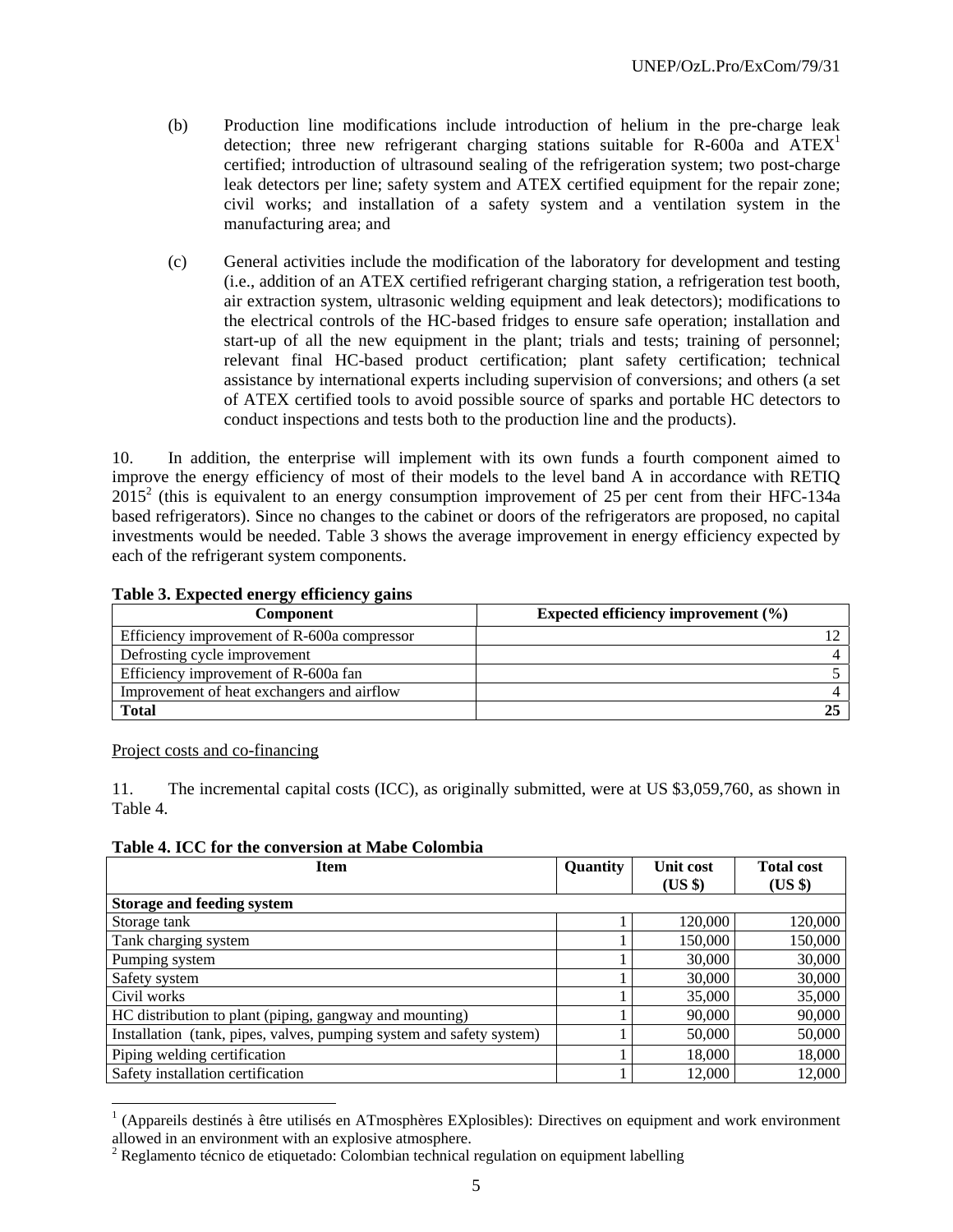| <b>Item</b>                                             | Quantity       | <b>Unit cost</b><br>(US \$) | <b>Total cost</b><br>(US \$) |  |  |  |
|---------------------------------------------------------|----------------|-----------------------------|------------------------------|--|--|--|
| Sub-total storage and feeding system                    |                |                             | 535,000                      |  |  |  |
| <b>Production lines modification</b>                    |                |                             |                              |  |  |  |
| Vacuum and leak test                                    |                |                             |                              |  |  |  |
| Nitrogen purge, vacuum and helium charging system       | 3              | 35,000                      | 105,000                      |  |  |  |
| Helium leak detectors                                   | 6              | 26,000                      | 156,000                      |  |  |  |
| Helium recovery unit                                    | 3              | 50,000                      | 150,000                      |  |  |  |
| Refrigerant charge system                               |                |                             |                              |  |  |  |
| HC charging station                                     | 3              | 75,000                      | 225,000                      |  |  |  |
| Ultrasonic welding equipment                            | 3              | 50,000                      | 150,000                      |  |  |  |
| HC leak detectors                                       | 6              | 35,000                      | 210,000                      |  |  |  |
| Zone of functional repairs                              |                |                             |                              |  |  |  |
| HC recovery units                                       | $\mathfrak{Z}$ | 20,000                      | 60,000                       |  |  |  |
| Vacuum units                                            | 3              | 6,000                       | 18,000                       |  |  |  |
| Associated works                                        |                |                             |                              |  |  |  |
| Civil works                                             | 3              | 15,000                      | 45,000                       |  |  |  |
| Installation and supply pipelines                       | $\overline{3}$ | 35,000                      | 105,000                      |  |  |  |
| Safety system                                           | $\overline{3}$ | 45,000                      | 135,000                      |  |  |  |
| Ventilation system (fans, motors, ducts and platforms)  | 3              | 25,000                      | 75,000                       |  |  |  |
| Sub-total production lines modification                 |                |                             | 1,434,000                    |  |  |  |
| General                                                 |                |                             |                              |  |  |  |
| Modification of the laboratory for development and test |                |                             |                              |  |  |  |
| Equipment                                               | 1              | 160,000                     | 160,000                      |  |  |  |
| Safety system                                           | 1              | 35,000                      | 35,000                       |  |  |  |
| Ventilation system                                      | 1              | 20,000                      | 20,000                       |  |  |  |
| Changes in the electrical control                       |                |                             |                              |  |  |  |
| Equipment for testing electronic controls               | 1              | 210,900                     | 210,900                      |  |  |  |
| Electronic control dies                                 | $\mathbf{1}$   | 60,000                      | 60,000                       |  |  |  |
| Installation and start-up                               |                |                             |                              |  |  |  |
| Installation and start-up                               | 1              | 100,000                     | 100,000                      |  |  |  |
| Trials, test, product certification, safety audit       |                |                             |                              |  |  |  |
| Refrigerator for trials                                 | 121            | 200                         | 24,200                       |  |  |  |
| Field tests                                             | 1              | 5,000                       | 5,000                        |  |  |  |
| Certification of new products                           | 11             | 2,500                       | 27,500                       |  |  |  |
| General safety certification                            | 1              | 30,000                      | 30,000                       |  |  |  |
| Human resources                                         |                |                             |                              |  |  |  |
| Training                                                | $\mathbf{1}$   | 30,000                      | 30,000                       |  |  |  |
| Technical assistance                                    | 1              | 100,000                     | 100,000                      |  |  |  |
| Other costs                                             |                |                             |                              |  |  |  |
| Tools and quality assurance equipment                   | 1              | 5,000                       | 5,000                        |  |  |  |
| Portable HC detectors                                   | $\overline{2}$ | 2,500                       | 5,000                        |  |  |  |
| Sub-total general                                       |                |                             | 812,600                      |  |  |  |
| Sub-total                                               |                |                             | 2,781,600                    |  |  |  |
| Contingencies (10%)                                     |                |                             | 278,160                      |  |  |  |
| <b>Total cost</b>                                       |                |                             | 3,059,760                    |  |  |  |

12. The incremental operating costs (IOC) were estimated based on the cost of raw materials, considering safety and rearrangement of electric components, and improvement in energy efficiency. The price of HFC-134a and R-600a was reported at US \$4.45/kg and US \$8.00/kg, respectively. The IOC for the four types of refrigerators (single door, two doors cyclical, non-frost from 230 to 300 litres (*l*) and 360*l* to 420*l*) based on the units produced by Mabe (average 2014-2016) are presented in Table 5, noting that IOCs related to the energy efficiency will be covered by the enterprise.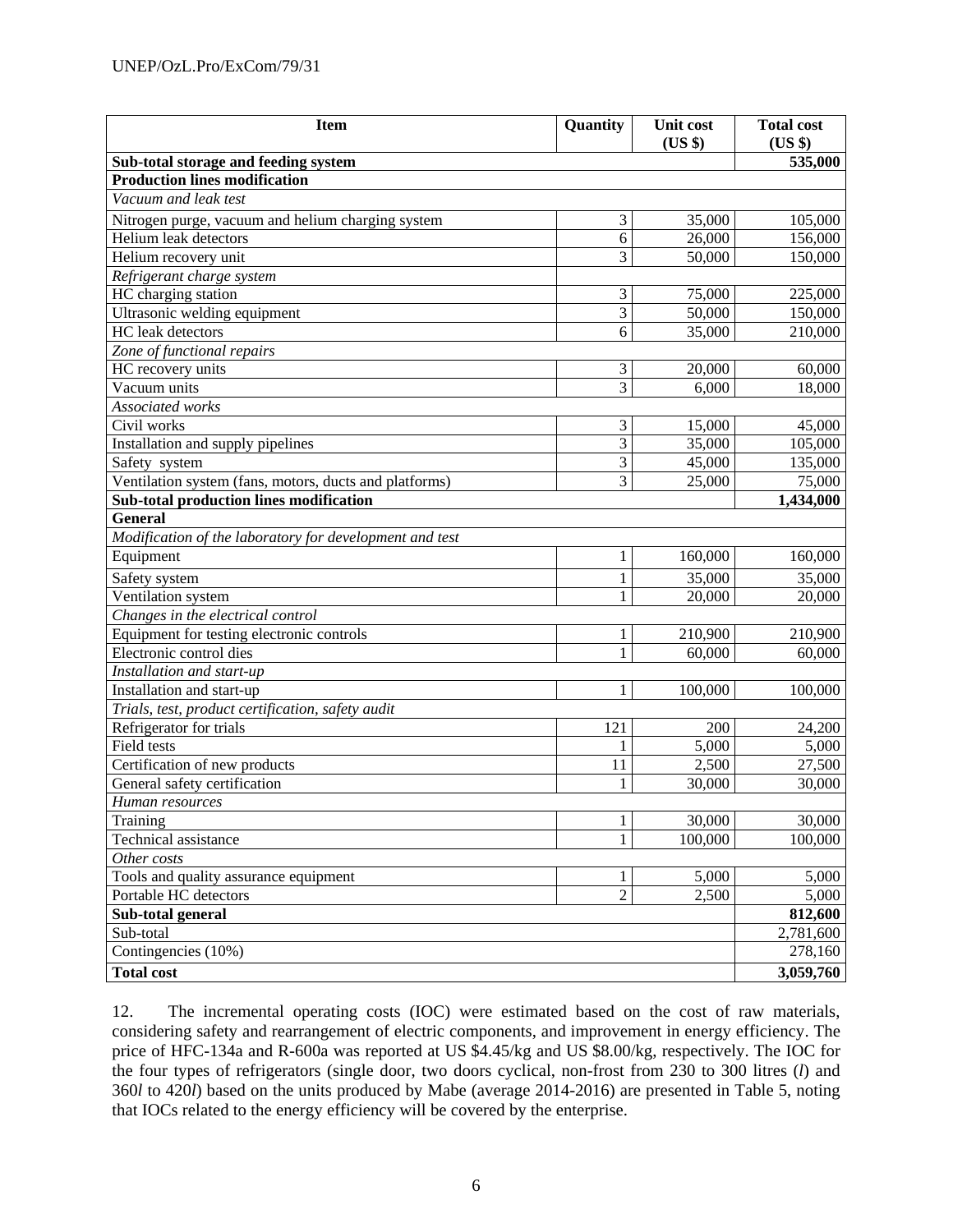| <b>TOC</b>                     | <b>Single</b><br>door | Two doors<br>cvclical | Non-frost (2301   Non-frost (3601  <br>to $300l$ | to $420l$ | Total (US \$) |
|--------------------------------|-----------------------|-----------------------|--------------------------------------------------|-----------|---------------|
| Due to change to R-600a        | 12.402                | 8.774                 | 395.910                                          | 352.311   | 769.397       |
| Due to energy efficiency gains | 49.138                | 34.619                | 1.582.259                                        | 1.409.245 | 3.075.261     |
| <b>Total</b>                   | 61.540                | 43.393                | 1,978,169                                        | 1,761,556 | 3,844,658     |

#### **Table 5. IOC for the conversion at Mabe Colombia**

13. The total cost of the project is US \$6,904,418, of which US \$3,829,157 is requested from the Multilateral Fund, as originally submitted, while the remaining US \$3,075,261 (i.e., the IOC associated with the energy efficiency gains) would be co-funded by the enterprise. The total cost-effectiveness of the project, excluding co-financing by the enterprise, is US \$62.45/kg. The duration of the project is 24 months.

## **SECRETARIAT'S COMMENTS AND RECOMMENDATION**

## **COMMENTS**

## *Eligibility*

14. This project has been submitted in line with decision 78/3(g). The Secretariat reviewed the project proposal based on current policies and decisions of the Multilateral Fund and the review of similar conversion projects for CFC phase-out approved (i.e., conversion of refrigerant component from CFC-12 to R-600a involving product and manufacturing process redesign).

## *Regulatory framework*

15. The Secretariat noted that all domestic refrigeration manufacturing in the country would be converted to R-600a with the conversion of Mabe, and inquired whether the Government of Colombia had considered regulatory measures to ensure the sustainability of the conversion. It was agreed that with approval of the project, the country would ban the import and manufacturing of domestic refrigerators with HFC-134a by 2020. The Secretariat considers that such a ban would not only help in phasing down the consumption of HFC-134a in the local market, but would also reduce future servicing demand of HFC-based equipment in the regional market as the country exports domestic refrigerators.

## *Selection of enterprise*

16. The Secretariat notes that Mabe received funding from the Multilateral Fund in 1997 to convert from CFC-11 as a blowing agent and CFC-12 as a refrigerant to HCFC-141b/HCFC-22 and HFC-134a, respectively. As such, the Secretariat considers that this conversion falls under paragraph 18(b) of decision XXVIII/2.

17. The Secretariat noted that the two other enterprises in the sector had already converted to R-600a, and inquired why Mabe had not done so. UNDP clarified that the one enterprise converted during a relocation of the manufacturing facility, which allowed the conversion to take place at a substantially reduced cost, and the other due to a business decision of the enterprise.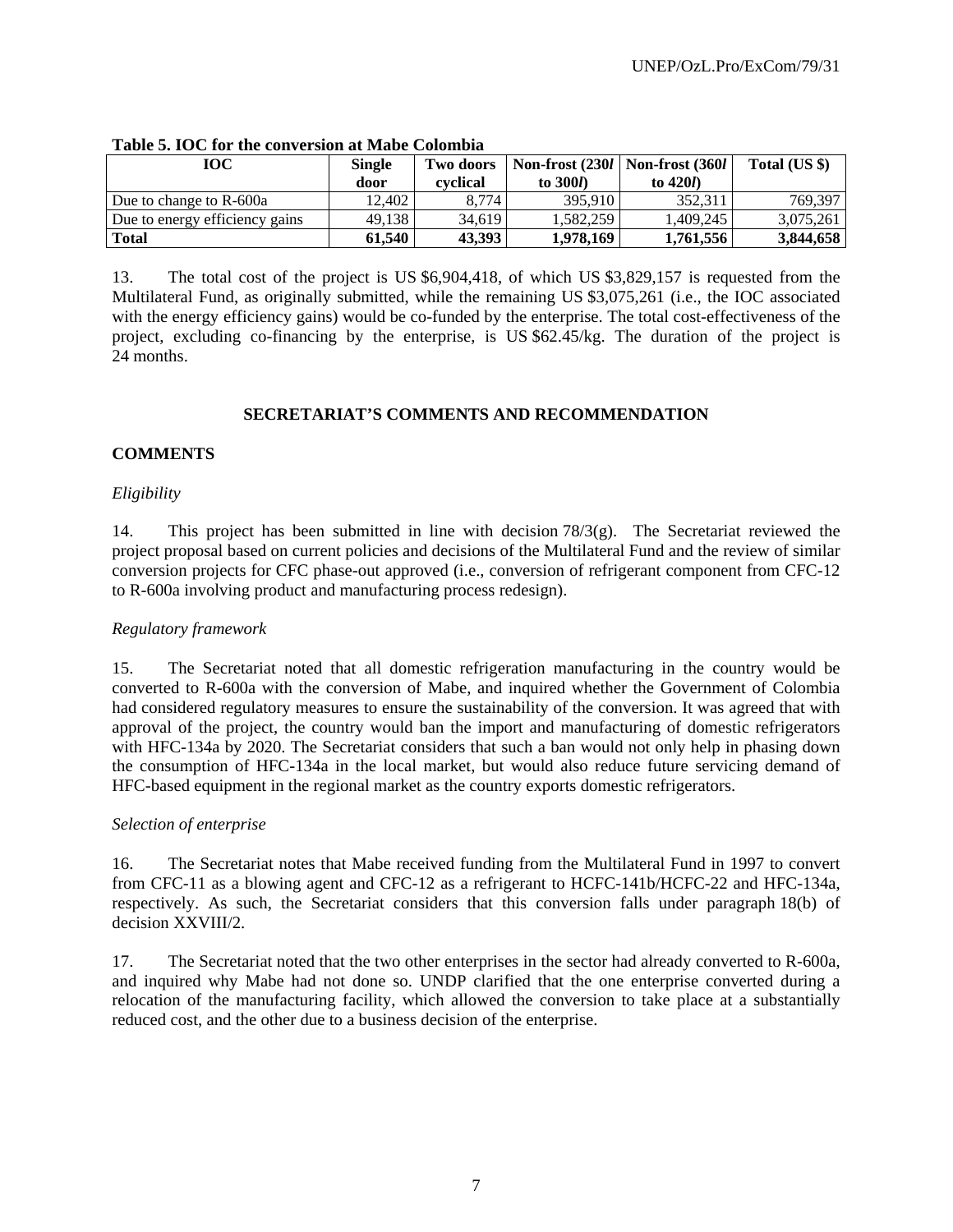# *Proposed costs*

18. The Secretariat noted the project for the conversion of the domestic refrigerator manufacturing at Walton Hitech Industries Limited (Walton) in Bangladesh from HFC-134a to R-600a submitted by UNDP to the  $79<sup>th</sup>$  meeting<sup>3</sup> had a cost-effectiveness of US \$11.97/kg, as submitted, while the cost-effectiveness of the conversion at Mabe was US \$62.45/kg, and inquired whether cost savings at Mabe could be considered. On this basis, UNDP undertook a detailed review of the project submission, and proposed adjusting the ICC as follows:

- (a) Storage and feeding system: a reduction to US \$350,000 (from US \$535,000) through reductions in the cost of the R-600a storage tank, feeding system, and associated equipment, installation and certification;
- (b) Production lines modification: a reduction to US \$1,200,000 (from US \$1,434,000) through reductions in the cost of vacuum and leak test, the refrigerant charge system, zone for functional repairs, and associated works;
- (c) Not to request funding for: modification of the laboratory for development and test noting the baseline equipment currently in the laboratory; changes in the electrical control and tools; quality assurance equipment; and portable HC detectors; and
- (d) Rationalization of costs for installation and start-up (to US \$50,000 from US \$100,000), general safety certification (to US \$25,000 from US \$30,000), and technical assistance and training (to US \$100,000 from US \$120,000).

19. On this basis, the revised ICC of the conversion is US \$1,959,870, including 10 per cent for contingencies. Combined with the IOC of US \$769,397, the total project costs are estimated at US \$2,729,267 (US \$44.51/kg). Noting that a ban on the manufacture and import of HFC-134a-based domestic refrigerators had not originally been planned, and that implementing such a ban could be complex, an additional US \$200,000 in technical assistance to establish the ban was requested.

20. The enterprise was prepared to provide co-financing of US \$1,502,867 beyond the co-funding related to the IOC associated with the energy efficiency gains (US \$3,075,261). On this basis, the funding requested of the Multilateral Fund amounts to US \$1,426,400 (US \$23.26/kg).

21. Noting the revised costs with appreciation, the Secretariat undertook a detailed analysis of the revised proposed ICC, taking into consideration previously approved projects to flammable alternatives in RAC sector, and the agreed costs for the project at Walton in Bangladesh, and suggested the following changes:

- (a) Funding requested for the storage and feeding system (US \$350,000) was adjusted to US \$135,000, as the enterprise already consumes cyclopentane and the R-600a tank would be adjacent to the cyclopentane tank; and rationalizing costs for installation for tank, pipes, valves, pumping system, and safety system, piping welding certification, and safety installation certification;
- (b) The cost for a vacuum and helium leak test as agreed for the project at Walton in Bangladesh (US \$24,000 each) could similarly be applied by Mabe reaching a total value of US \$72,000;
- (c) Of the three HFC-134a charging machines in the enterprise, two are 23 years old and

 $\overline{a}$ 3 UNEP/OzL.Pro/ExCom/79/28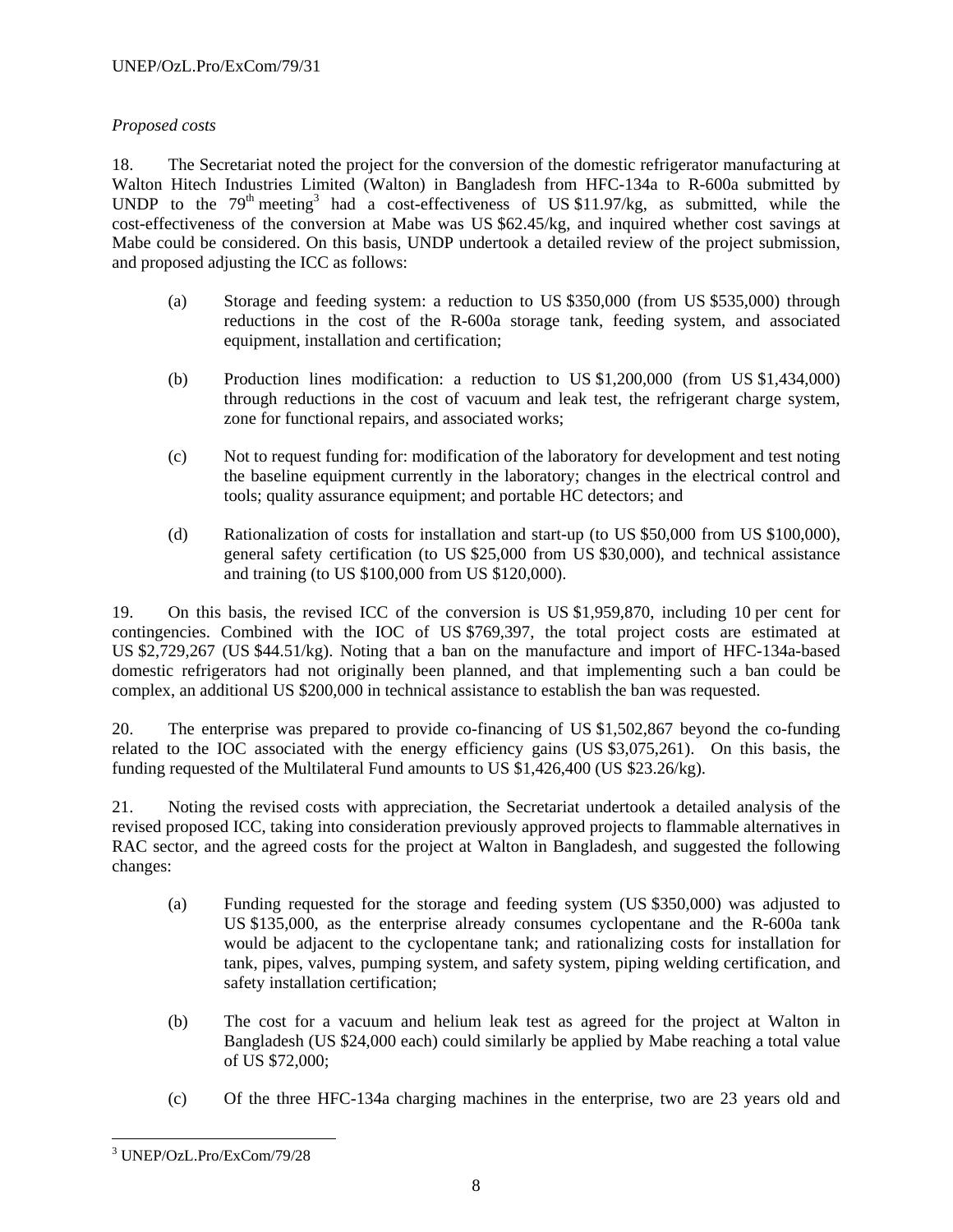likely nearing the end of their useful life. Therefore, incremental costs should be based on the cost, from the same supplier, of a new machine, from which has been deducted a proportion of the cost of a replacement HFC-134a machine, in line with decision 18/25, resulting in a reduction from US \$195,000 to US \$130,000;

- (d) A unit cost of US \$15,000 for a HC leak detector based on previously approved projects in the RAC sector, and based on the agreed costs for the project at Walton in Bangladesh US \$30,000 for the unit cost of ultrasonic welding equipment;
- (e) Adjustment to the explosion proof vacuum pump costs from US \$5,000/pump to US \$3,000/pump, and exclusion of the HC recovery system (US \$15,000/unit) as when leakage of R-600a is detected, the faulty refrigerator is sent to the functional repair zone where R-600a is extracted and vented to the exhaust system; the leak is then fixed and the refrigerator sent to the helium leak test station prior to being recharged. Common industrial practice is to use an explosion proof vacuum pump to vent the leaked HC in the exhaust system rather than to recover the R-600a; and
- (f) Rationalizing the costs associated with civil works (US \$30,000 to US \$15,000), installation and supply pipelines (included in installation and start-up) and technical assistance (US \$80,000 to US \$30,000).
- 22. The revised costs are shown in Table 6.

| <b>Item</b>                                            | Quantity       | <b>UNDP's revised</b><br>proposal (US \$) | Secretariat's cost<br>estimation (US \$) |
|--------------------------------------------------------|----------------|-------------------------------------------|------------------------------------------|
|                                                        |                |                                           |                                          |
| <b>Storage and feeding system</b>                      |                |                                           |                                          |
| Sub-total storage and feeding system                   |                | 350,000                                   | 135,000                                  |
| <b>Production lines modification</b>                   |                |                                           |                                          |
| Vacuum and leak test                                   |                |                                           |                                          |
| Nitrogen purge, vacuum and helium charging system      | 3              | 90,000                                    |                                          |
| Helium leak detectors                                  | 6              | 120,000                                   | 72,000                                   |
| Helium recovery unit and all                           | 3              | 120,000                                   |                                          |
| Refrigerant charge system                              |                |                                           |                                          |
| HC charging station                                    | 3              | 195,000                                   | 130,000                                  |
| Ultrasonic welding equipment                           | 3              | 135,000                                   | 90,000                                   |
| HC leak detectors                                      | 6              | 180,000                                   | 90,000                                   |
| Zone of functional repairs                             |                |                                           |                                          |
| HC recovery units                                      | 3              | 45,000                                    |                                          |
| Vacuum units                                           | 3              | 15,000                                    | 9,000                                    |
| Associated works                                       |                |                                           |                                          |
| Civil works                                            | 3              | 30,000                                    | 15,000                                   |
| Installation and supply pipelines                      | 3              | 90,000                                    |                                          |
| Safety system                                          | 3              | 120,000                                   | 120,000                                  |
| Ventilation system (fans, motors, ducts and platforms) | $\overline{3}$ | 60,000                                    | 60,000                                   |
| Sub-total production lines modification                |                | 1,200,000                                 | 586,000                                  |
| <b>General</b>                                         |                |                                           |                                          |
| Installation and start-up                              |                |                                           |                                          |
| Installation and start-up                              | 1              | 50,000                                    | 50,000                                   |
| Trials, test, product certification, safety audit      |                |                                           |                                          |
| Refrigerator for trials                                | 121            | 24,200                                    | 24,200                                   |
| Field tests                                            | 1              | 5,000                                     | 5,000                                    |
| Certification of new products                          | 11             | 27,500                                    | 27,500                                   |
| General safety certification.                          |                | 25,000                                    | 25,000                                   |

#### **Table 6. Revised costs for Mabe Colombia project**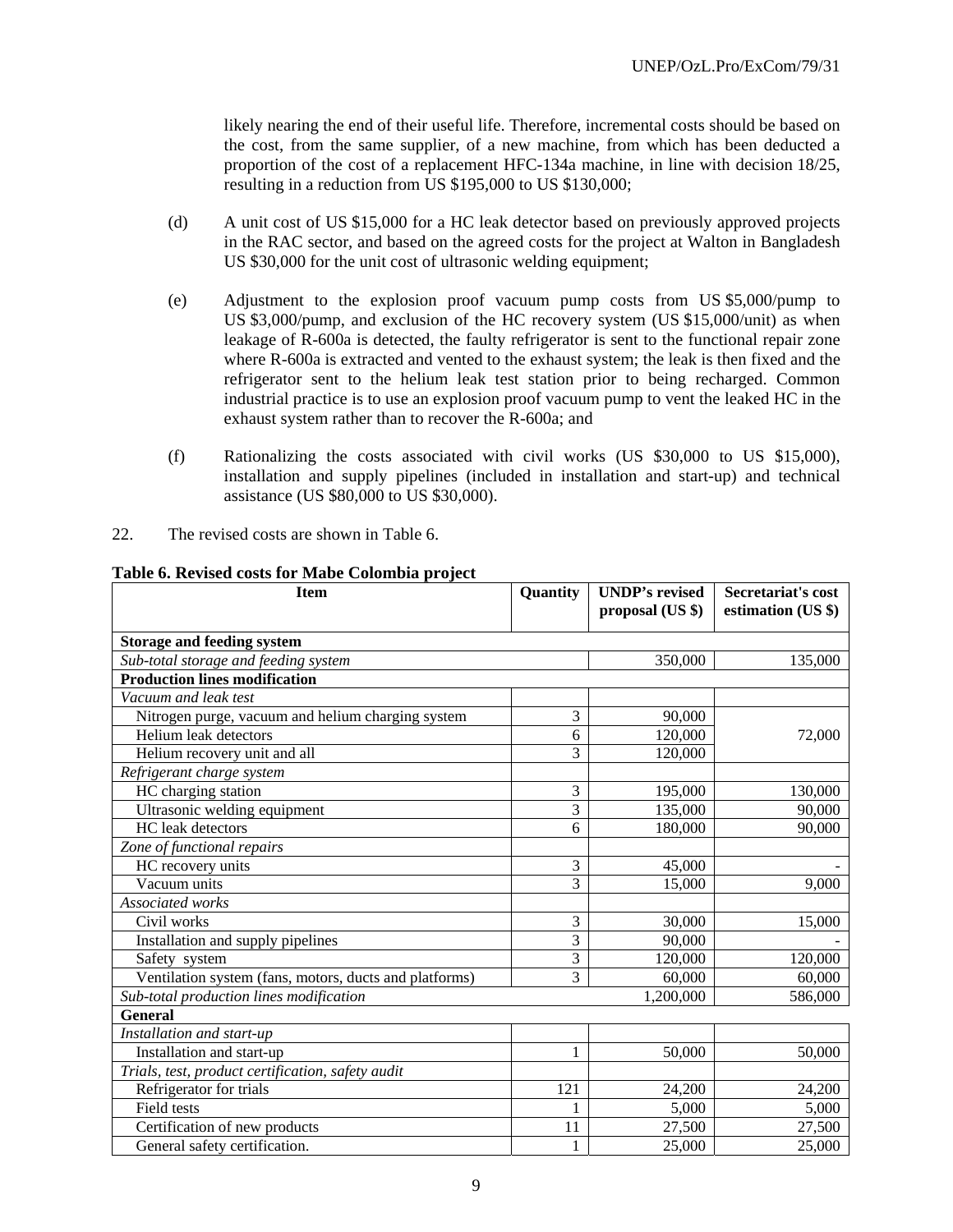| <b>Item</b>                                       | Quantity | <b>UNDP's revised</b><br>proposal (US \$) | Secretariat's cost<br>estimation (US \$) |
|---------------------------------------------------|----------|-------------------------------------------|------------------------------------------|
| Human resources                                   |          |                                           |                                          |
| <b>Training</b>                                   |          | 20,000                                    | 20,000                                   |
| Technical assistance                              |          | 80,000                                    | 30,000                                   |
| Other costs                                       |          |                                           |                                          |
| Tools and quality assurance equipment             |          | -                                         |                                          |
| Portable HC detectors                             | 2        |                                           |                                          |
| Sub-total general                                 |          | 231,700                                   | 181,700                                  |
| Sub-total                                         |          | 1,781,700                                 | 902,700                                  |
| Contingencies (10%)                               |          | 178,170                                   | 90,270                                   |
| <b>Total ICC</b>                                  |          | 1,959,870                                 | 992,970                                  |
| <b>Total IOC</b>                                  |          | 769,397                                   | 769,397                                  |
| Implementation of ban on HFC-134a-based equipment |          | 200,000                                   | 30,000                                   |
| Co-financing by the enterprise                    |          | $-(1,502,867)$                            | $n/a^*$                                  |
| <b>Estimated cost to the Multilateral Fund</b>    |          | 1,426,400                                 | 1,792,367                                |

\* The enterprise needed additional time to consider the costs proposed by the Secretariat and an appropriate level of co-funding, if any.

23. Based on those changes, and accounting for 10 per cent for contingencies, the incremental capital costs of the conversion of the three lines are estimated at US \$992,970. The Secretariat did not propose changes to the IOC of US \$769,397 (US \$12.54/kg), noting that it did not have sufficient experience to assess those costs. On that basis, the total cost of conversion is estimated at US \$1,762,367, noting that investment projects submitted in line with decision  $78/3(g)$  were intended in part to gain experience in the incremental costs that might be associated with phasing down HFCs in Article 5 countries.

24. The Secretariat noted the request for technical assistance to establish the ban on the import and manufacturing of HFC-134a-based domestic refrigerators. The Secretariat considers the ban a key component to ensure the sustainability of the conversion and enhance the likelihood of also affecting the regional market, and considers that US \$30,000 instead of US \$200,000 for technical assistance could usefully be provided for that purpose.

25. UNDP and the Secretariat discussed the costs suggested by the Secretariat. Based on the revised costs proposed by the Secretariat, the enterprise needed additional time to consider those costs and an appropriate level of co-funding.

## Climate benefits

26. The direct climate benefits of the conversion are the avoidance of emissions intro the atmosphere of about 87,618 of  $CO_2$  tonnes per year based on a consumption of 61.32 mt of HFC-142a (GWP = 1,430) and the expected introduction of  $23.36$  mt of R-600a (GWP = 3). The climate benefits of the energy efficiency enhancement are estimated at 19,759 of  $CO<sub>2</sub>$  tonnes per year based on a grid emission factor of  $0.374$  kg of  $CO_2$ equiv/kWh, annual production of 536,025 units, and annual energy consumption per unit of 492.81 kWh prior to conversion and 394.25 kWh after conversion (20 per cent improved energy efficiency).

# Conclusion

27. The project would enable the phase-out of HFC-134a in domestic refrigerator manufacturing in Colombia, introduce more energy-efficient equipment, and influence the regional market. The enhancement in the energy efficiency of the manufactured refrigerators would be undertaken at the enterprise's expense.